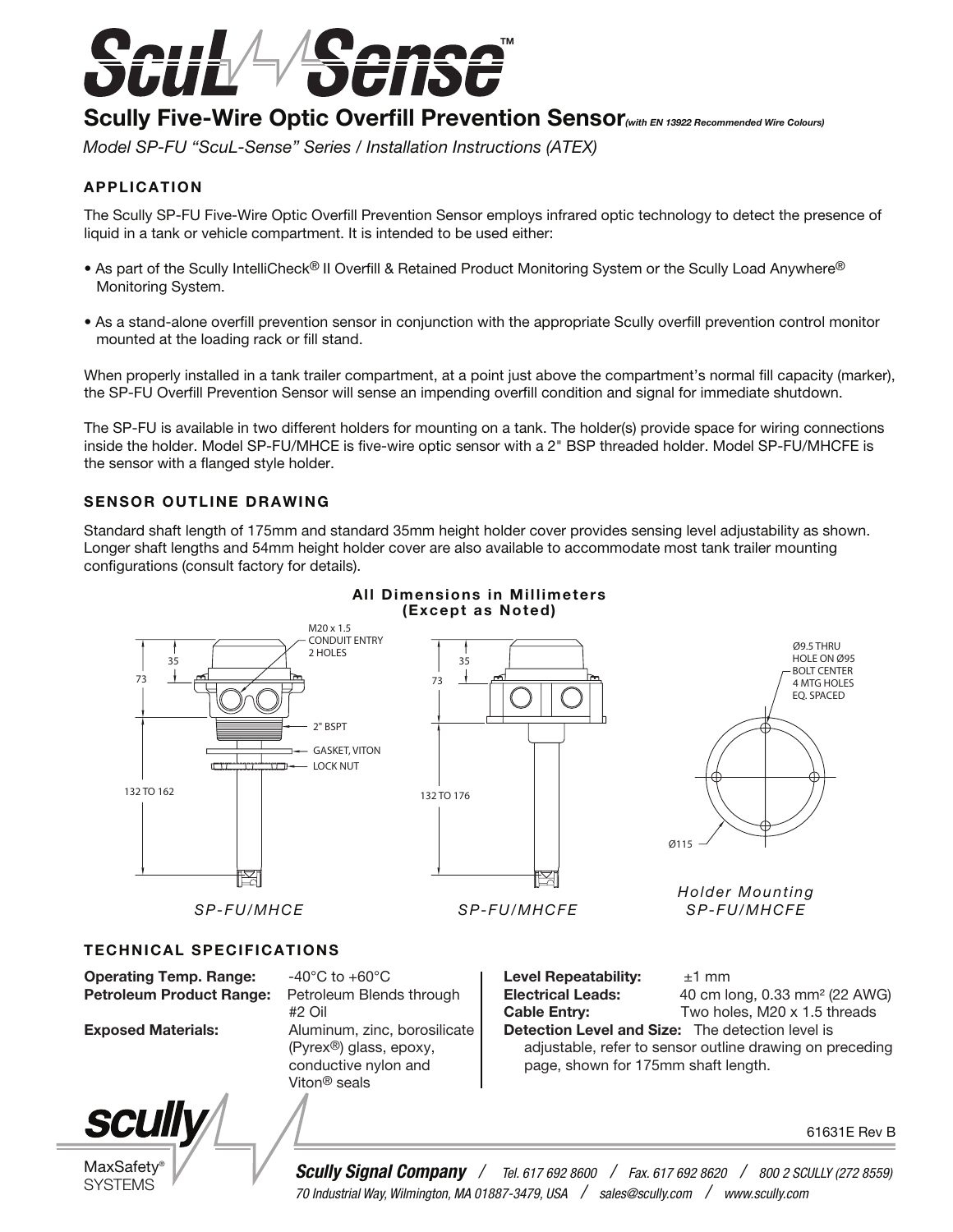### TECHNICAL SPECIFICATIONS *(cont.)*

Approvals: The sensor is intrinsically safe for mounting in Zone 0 according to ATEX Directive 94/9/EC Ex ia IIB T5 Ga (-40 $^{\circ}$ C  $\leq$  Ta  $\leq$  +60 $^{\circ}$ C)

#### BAS98ATEX1225X

Special Conditions for Safe Use:

- The flying leads should be protected and segregated from other electrical apparatus.
- The flying leads should be connected to terminals which are adequately separated from the terminals of other circuits. The terminals should be located in an enclosure which provides a degree of protection of at least IP20.
- The equipment enclosure is made from light metal which must be protected against impact friction.

# MECHANICAL INSTALLATION

The sensor is designed to withstand vibrations in road transport. However, the sensor should not be subjected to any mechanical impact as it may damage the sensor.



# MOUNTING LOCATION

The sensor assembly should be mounted in the top of a tank trailer compartment close to the longitudinal centerline of the tank. In many cases, it is most practical and convenient to mount the sensor holder in the manlid assembly of the compartment. Many manlid manufacturer's provide a threaded or through-hole opening for an overfill prevention sensor in the manlid assembly. In choosing a mounting location other than in the manlid assembly, consider locating the holder in an area where the sensor can be conveniently reached from the access opening in the manlid assembly. This will greatly simplify any future maintenance to the sensor.

# MOUNTING INTO THREADED OPENING

Sensors with Model MHCE holder may be mounted (threaded) directly into a 2-inch BSP threaded opening (bushing). This is the preferred mounting method as it provides the most secure installation, requiring the least amount of periodic maintenance. When installing the sensor holder in this manner, the gasket and conduit nut is not used. Before installation, always apply a liberal amount of Anti-Seize/Thread Lubricant to the threads of the holder. This will assure a vapor tight joint which will be able to be easily disassembled, if required, in the future. Scully recommends FEL-PRO® C5A® Copper Based Anti-Seize/Thread Lubricant or equivalent.

*SCUII* 

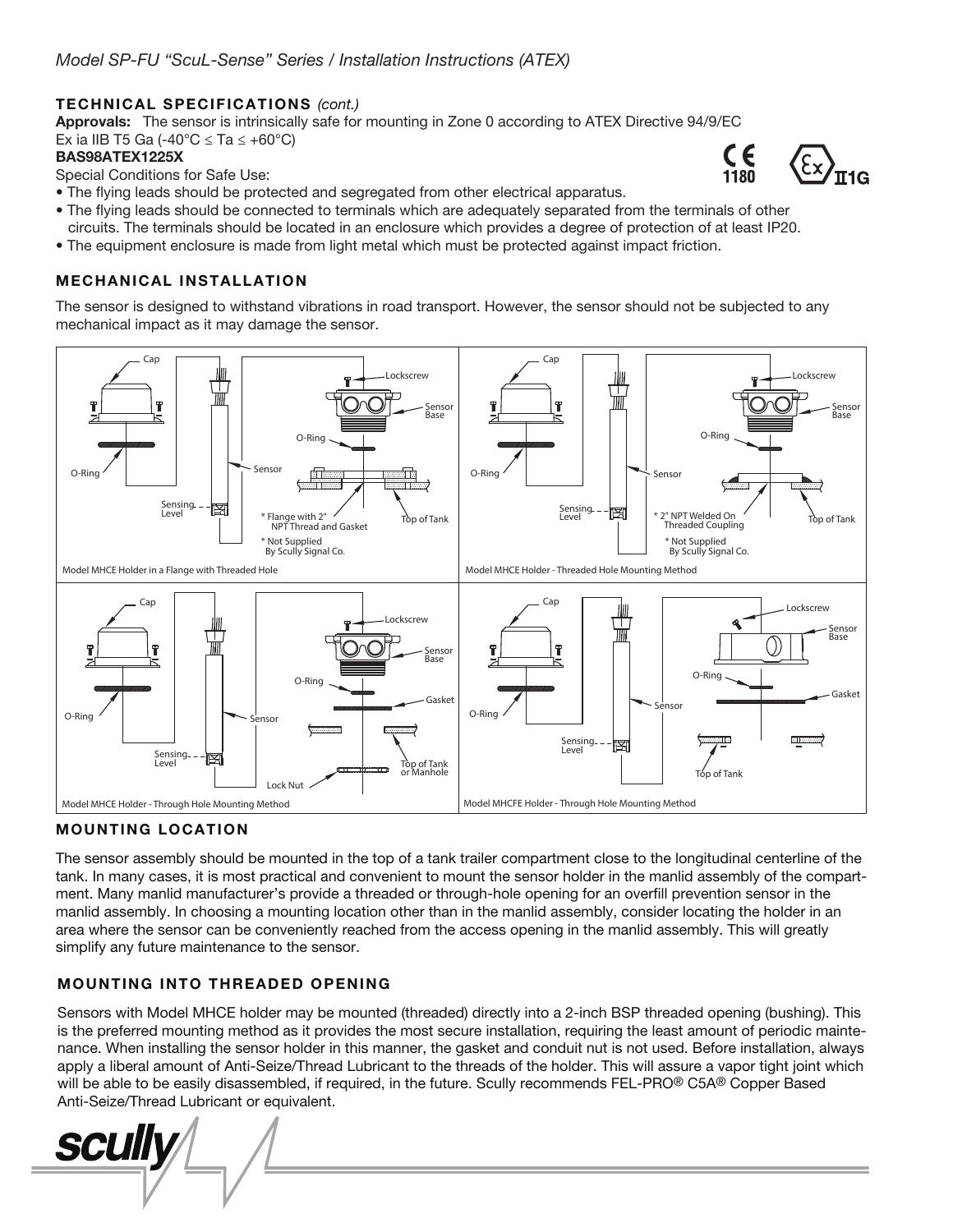### MOUNTING INTO THROUGH-HOLE ENTRY

Scully does not recommend this mounting method. If this method is chosen, the Model MHCE sensor holder may be mounted directly through a 60.5 mm (2 3⁄8 inch) diameter opening (hole) using the nut and gasket supplied. The gasket is positioned on the sensor holder threads outside the opening, and the conduit nut secures the sensor holder to the tank from inside the opening. This mounting method requires the conduit nut be tightened securely against the inside of the tank opening to compress the gasket sufficiently to effect a vapour tight seal. In addition, like all threaded connections subject to vibration, this mounting method requires that the conduit nut be periodically checked for proper and continued tightness. We recommend at least a yearly check.

### FLANGED HOLDER MOUNTING

Sensors with MHCFE style holders (shown in Sensor Outline Drawing) have a 4-bolt pattern to be mounted directly onto a man lid or tank shell. Install the gasket supplied between the holder and the tank. The sensor holder is secured to the tank using (4) four M8 x 25-mm flat head screws, nuts and lock-washers. If there is a mating flange welded on the tank, use appropriate screws to thread into the mating flange. Tighten the screws securely to compress the gasket sufficiently and effect a vapour tight seal.

#### *CAUTION: Do not install the sensor in aggressive substances that may attack the exposed materials on the sensor.*

#### SENSING LEVEL - HEIGHT ADJUSTMENT

The SP-FU sensing level is marked on the sensor with an arrow on the prism protector. Adjust the sensing level by loosening the extension shaft locking screw located inside the sensor holder.

After loosening the lock screw, slide the sensor shaft up or down using a twisting motion. Sensor Outline Drawing shows the adjustment range for a standard sensor shaft length of 175mm. Longer shaft lengths and a 54mm high cap are also available. Consult Scully for part numbers. Care must be taken that the cap does not exceed height specifications for the construction of the tank.



The sensor shaft length may be shortened if necessary. See instructions following

*CAUTION: The liquid level sensing point for an overll prevention sensor is generally set at a point 15 to 25mm*  above the compartment's normal fill capacity (marker). When setting this level, it is important to take into account *the ullage remaining in the compartment and the emergency shutdown times at the terminals where the vehicle*  will be loading. If insufficient ullage remains above the overfill prevention sensor's sensing level to contain the *excess product which will flow into the compartment, a spill CAN OCCUR before the flow completely stops. European Standard requires a minimum of 150 liters of product to flow into the tank after the liquid reaches the sensing level.*

#### SHORTENING THE SENSOR SHAFT

The sensor shaft may be shortened to a minimum of 140mm (5 1⁄2") when measured as shown. A three (3) wheel tubing (pipe) cutter is required.

Grasp the sensor shaft in a padded vise. Do not use an unpadded vise. Crushing the shaft will damage the sensor and void the warranty. Using the pipe cutter, trim the shaft length by carefully cutting away the excess upper part of the shaft.

File the top edge of the shaft both inside and outside. Filing the edge will prevent damage to the sensor holder O-ring. Insert the wire protective cap into the top of the sensor shaft to prevent damage to the sensor wires.